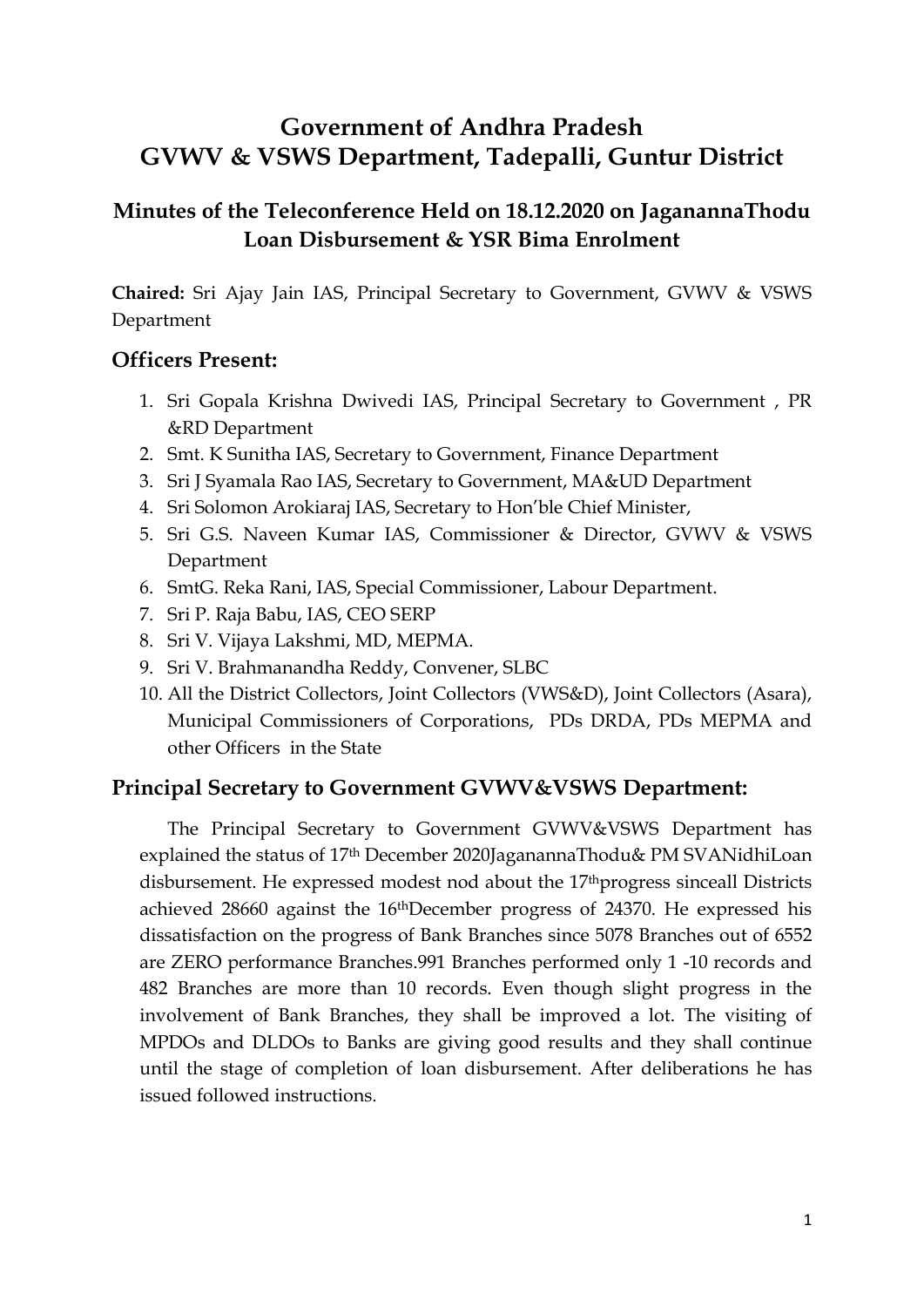- District Collectors & Joint Collectors (VWS&D) are requested to continue the drive and achieve not less than 30,000 to 35,000 of loan disbursements every day.
- SBI authorities are requested to issue product code immediately since it is pending from last 30 days.
- Bankers are requested to disburse loan to all sanctions in this week only and the entire District Machinery will give support to the Bankers.
- SBI Bank Branches are requested to complete the disbursement of PMSVANidhiloans before JaganannaThodu product code comes and the DGM, SBI is requested to issue necessary instructions to all Bank Branches.
- SLBC is requested to issue necessary instructions to the AP PragathiGrameena Bank, AP GrameenaVikas Bank&SaptagiriGrameena Bank to improve the progress of JaganannaThodu& PM SVANidhi.

# **Principal Secretary to Government, PR &RD Department:**

The Principal Secretary to Government,PR&RD Department has explained the 17th December 2020progress of YSR Bima enrolment&YSR Cheyuthaexpressed his satisfaction and requested the Bankers to maintain the same tempo to increase the numbers and issued following instructions.

- The grounding of YSR Cheyutha in some Districts are very poor especially West Godavari, Srikakulam and Chittoor Districts the Collectors of these Districts are requested to concentrate and improve the progress.
- Bankers are requested to increase YSR Bima enrolment not less than 3 lakhs per day since all Village/Ward Secretariat functionaries, SERP, MEPMA and DRDA Staff attached to Banks and they will extend full support.
- District Collectors are requested to monitor Bank wise Mandal wise and see to achieve the targets.
- Regarding YSR Cheyuthathe PAN card issue also sorted out and the PAN card application number is sufficient for YSR Cheyutha loans.
- District Collectors and Joint Collectors (Asara), PDs DRDA, DLDOs, MPDOs, are directedthat they shall show progress of YSR Bimaenrolment, YSR Cheyutha&JaganannaThodu.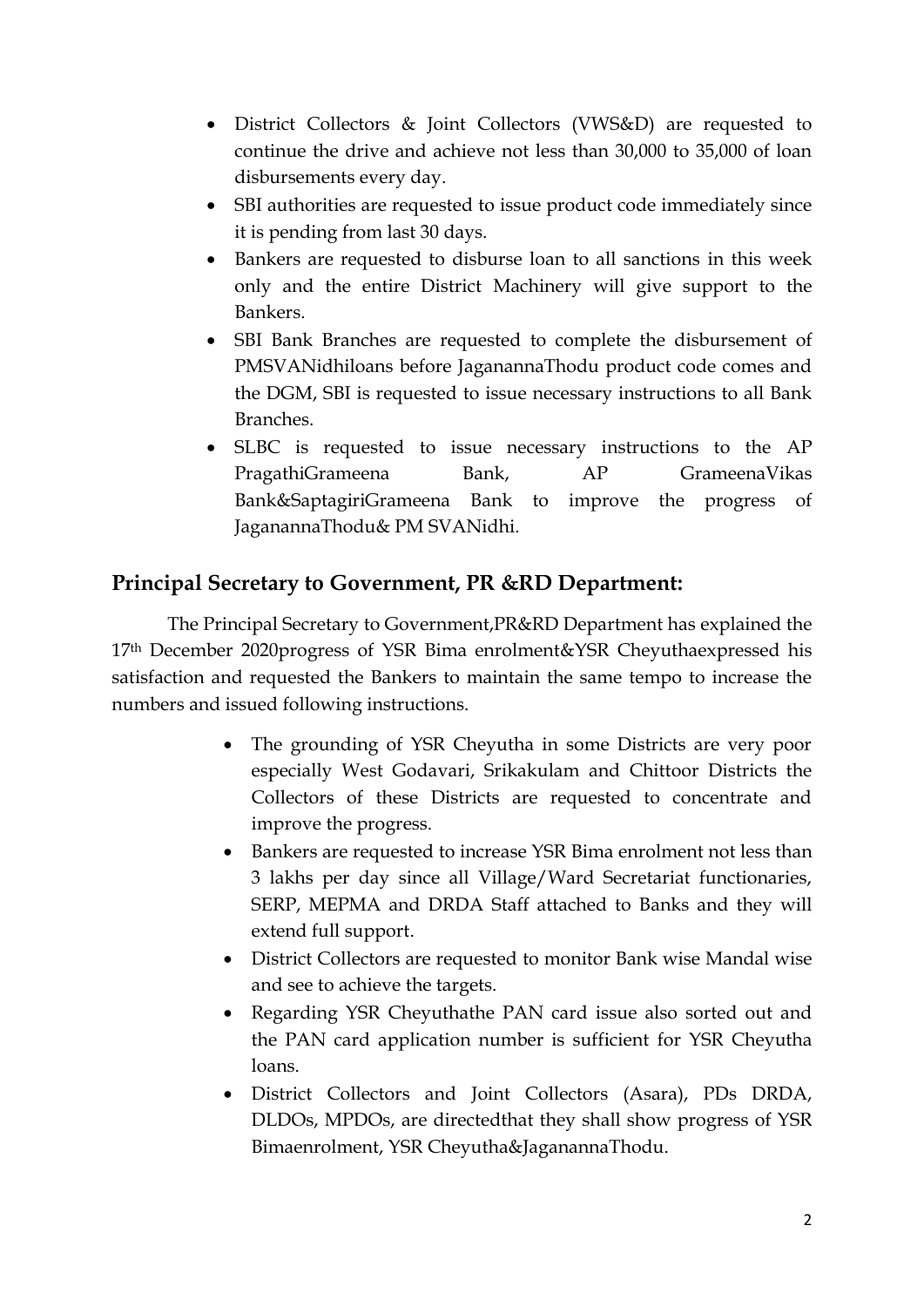### **MD, MEPMA**

MD, MEPMA has explained about the PM SVANIdhi Loan disbursement progress and she requested SLBC and Bankers to improve the progress duly allotting some time to the beneficiaries and she assured all filed staff of MEPMA will extend full cooperation to the Bankers

### **Chief Executive Officer, SERP**

The CEO, SERP has explained about the progress on YSR Bima and said Rural / Urban flags are enabled in said portal.After deliberations he has issued the following instructions.

- Nodal Bankers are assured to transfer the amounts to the Bank Branches. Bank Branches are requested to go ahead YSR Bima enrolment without waiting for the premium amount. The amount will be credited by the Nodal Banks
- Regarding YSR Cheyutha PAN Card number is sufficient to get the loan.
- Bankers are requested to share the soft copy of YSR Bima enrolment records to the SERP staff and the SERP staff will update backend in the portal. Further he requested the Bankers to increase the phase of YSR Bima enrolment.

#### **SLBC, Coordinator:**

The SLBC, Coordinator has explained about the progress and support given by the Government Administration. He advised the Bankers not to see District Machinery as enemies and utilize their services in YSR Bima&JaganannaThodu Loan disbursement. He requested the MPDOs, Municipal Commissioner and Joint Collectors to visit the Bank Branches, speak with Bankers and sort out the local issues if any, for getting better progress on these schemes. He requested the Bankers to call all borrowers to a common place and complete the loan disbursement without any negligence and without any delay of time. Further he requested the Bankers to share the YSR Bima enrolled data to the SERP Staff so that they will update backend in YSR Bimaportal.

Finally Principal Secretary to the Government, GVWV&VSWS Department requested the Collectors, Joint Collectors (VWS&D), Joint Collectors (Asara), Bankers, DLDOs, MPDOs, SERP Staff, DRDA Staff, MEPMA Staff shall continue the Special Drive and show remarkable progress. The teleconference and Special Drive will continue until completion of disbursement of PM SVANidhi&JaganannaThoduloans and YSR Bima enrolment.